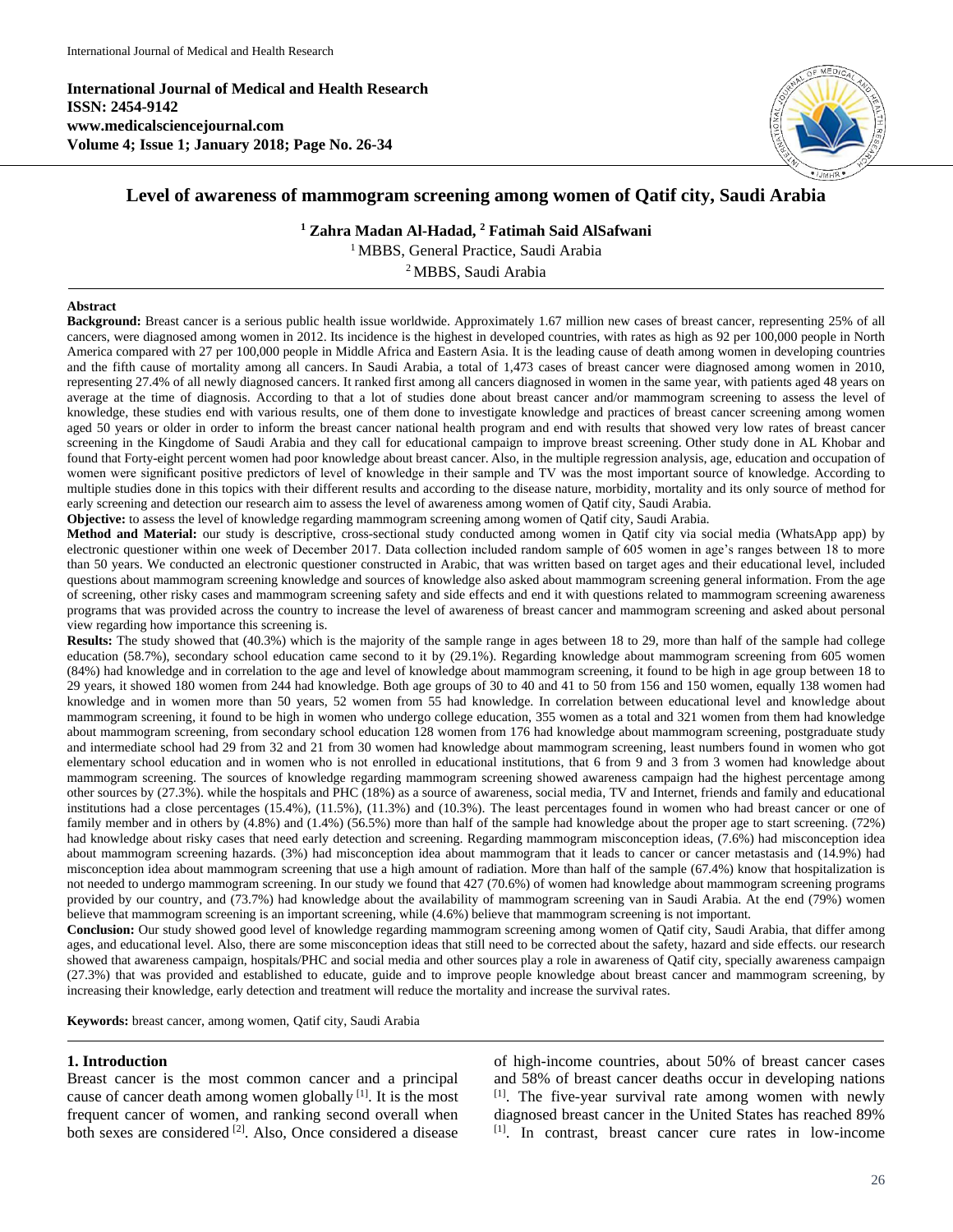countries are estimated to be below 40% [1] . Many advances in breast cancer control in high-income countries like the United States are attributed to attention to disease risk factors and symptoms, advances in early detection, and accessible and effective multimodality treatment [1]. It's typically produces no symptoms when the tumor is small and most easily treated. Mortality from breast cancer is preventable if the disease can be diagnosed early  $[3]$ . Mammography is the only breast screening procedure for which empirical evidence exists to have significantly reduced breast carcinoma mortality by about  $63\%$  <sup>[4]</sup>, which is why screening is important for early detection. Mammography, a screening procedure, is an x-ray examination of the breast that has decreased the risk of death from breast cancer by 25 to  $30\%$ <sup>[5]</sup>. It can detect breast cancer or carcinoma in situ at 5 to 10 mm in diameter. Most physicians cannot reliably detect lesions smaller than 10 mm on physical examination, and patients generally seek medical attention for lesions that are  $25 \,$  mm or larger  $[5]$ . As mammogram screening is the first choice for early detection of breast cancer, screening starts at age of 40 and in risky cases it need earlier detection and follow-ups, breast cancer is one of the cancers that affects the patient's body health, psychological health and also affects the country economically. So early detection and treatment play a role to improve its outcomes by decreasing the mortality and increasing the survival rates. All that can be reached by undergoing mammogram screening which is freely available in Saudi Arabia. Regarding that, to strengthen knowledge of mammogram screening, and to increase the early detection of breast cancer many campaigns have been established in Kingdom of Saudi Arabia as National Campaign for Breast Cancer Awareness, it has been worked by presence of mobile mammogram units (big pink bus) in malls, primary health care centers and local events, that provide convenient and safe breast screenings to underserved women over age 40. All that effort done to increase women knowledge and awareness regarding breast cancer and mammogram screening. In our study we aim to assess the level of knowledge regarding mammogram screening, involving in that women of Qatif city in Eastern province of Saudi Arabia.

## **2. Literature review**

Screening mammography is an important tool for detecting early breast cancer<sup>[5]</sup>. In many countries, screening programs are mandatory for women over 50 years of age. This is due to the higher incidence of breast cancer in older women there, consideration of cost-benefit ratio, and past fears about radiation risks in younger women<sup>[5]</sup>. One review discounts the last factor, indicating that even in women as young as 25, the benefits of mammographic screening far outweigh any risks [5]. Given the fact that the majority of breast cancer patients in Saudi Arabia are younger than those in the West, mainly because of the nature of the population pyramid of Saudi Arabia, the right population for screening needs to be defined and access to specialized medical services must be assured [5]. The lack of public knowledge about cancer is a potential barrier preventing people from participating in such studies and in cancer control activities [5]. So in this literature review we will present some of the studies that showed the level of awareness and knowledge regarding mammogram screening:

First study was published under a name of breast cancer screening in Saudi Arabia: Free but almost no takers <sup>[6]</sup>, this study done to investigate knowledge and practices of breast cancer screening among women aged 50 years or older in order to inform the breast cancer national health program, the survey is a national multistage survey of individuals aged 15 years or older <sup>[6]</sup>. They collect 10,735 participant <sup>[6]</sup> in this study and the survey included questions on socio-demographic characteristics, tobacco consumption, diet, physical activity, health-care utilization, different health-related behaviors, and self-reported chronic conditions [6]. And female respondents were asked about knowledge and practices of self and clinical breast exams, as well as mammography [6] and their results showed 1,135 of women aged 50 years or older were included in the analysis<sup>[6]</sup>. About 89% of women reported not having a clinical breast exam in the past year, and 92% reported never having a mammogram<sup>[6]</sup>. Women living in Al Sharqia had the highest rate of mammography use <sup>[6]</sup>. Women who were educated, those who had received a routine medical exam within the last two years, and those who were diagnosed with hypertension were more likely to have had a mammogram in the past two years <sup>[6]</sup>. They end with results that showed very low rates of breast cancer screening in the Kingdome of Saudi Arabia, they call for educational campaign to improve breast screening<sup>[6]</sup>.

Second study published under name of knowledge and attitude towards screening mammography among 400 women in the eastern province of Saudi Arabia<sup>[5]</sup>. In this study doctor Fatima A. Al-Mulhim aimed to assess knowledge and attitude of Saudi females towards screening mammography, in her research she found that Positive family history of breast cancer was the most significant factor that was positively associated with individual knowledge and attitude towards screening mammography  $(p<0.00001)$  <sup>[5]</sup>. There was no significant association with the level of education [5]. Poor knowledge and attitude were observed among 41.8% of all participants, especially in relation to not having mammography done or not wishing to have it done <sup>[5]</sup>. There were 51 (12.8%) participants who had not had mammography done, but wished to have it, 25 (6.3%) participants who were undecided about having mammography done in the future, while 67 (16.8%) wished to have it done every one to two years<sup>[5]</sup>. And concluded her study with deficient knowledge and attitude found towards screening mammography even with highly educated females.

Third study done and published under name of knowledge and perception of breast cancer and practice of breast selfexamination among female patients attending primary health care centers in AL Khobar city, Saudi Arabia<sup>[7]</sup>. Their study aim is to assess the knowledge of risk factors and screening methods for breast cancer, perception of the disease, and practice of breast self-examination (BSE) among female patient attending primary health care centers (PHCCs) in Al-Khobar city, Saudi Arabia<sup>[7]</sup>. They found that Forty-eight percent women had poor knowledge about breast cancer [7]. Around 85% women recognized postmenopausal hormone therapy, period of breast feeding and smoking to be risk factors for breast cancer<sup>[7]</sup>. Only 25% women knew that mammogram is the best screening method  $[7]$ . Almost half (49.2%) of participants were seriously concerned about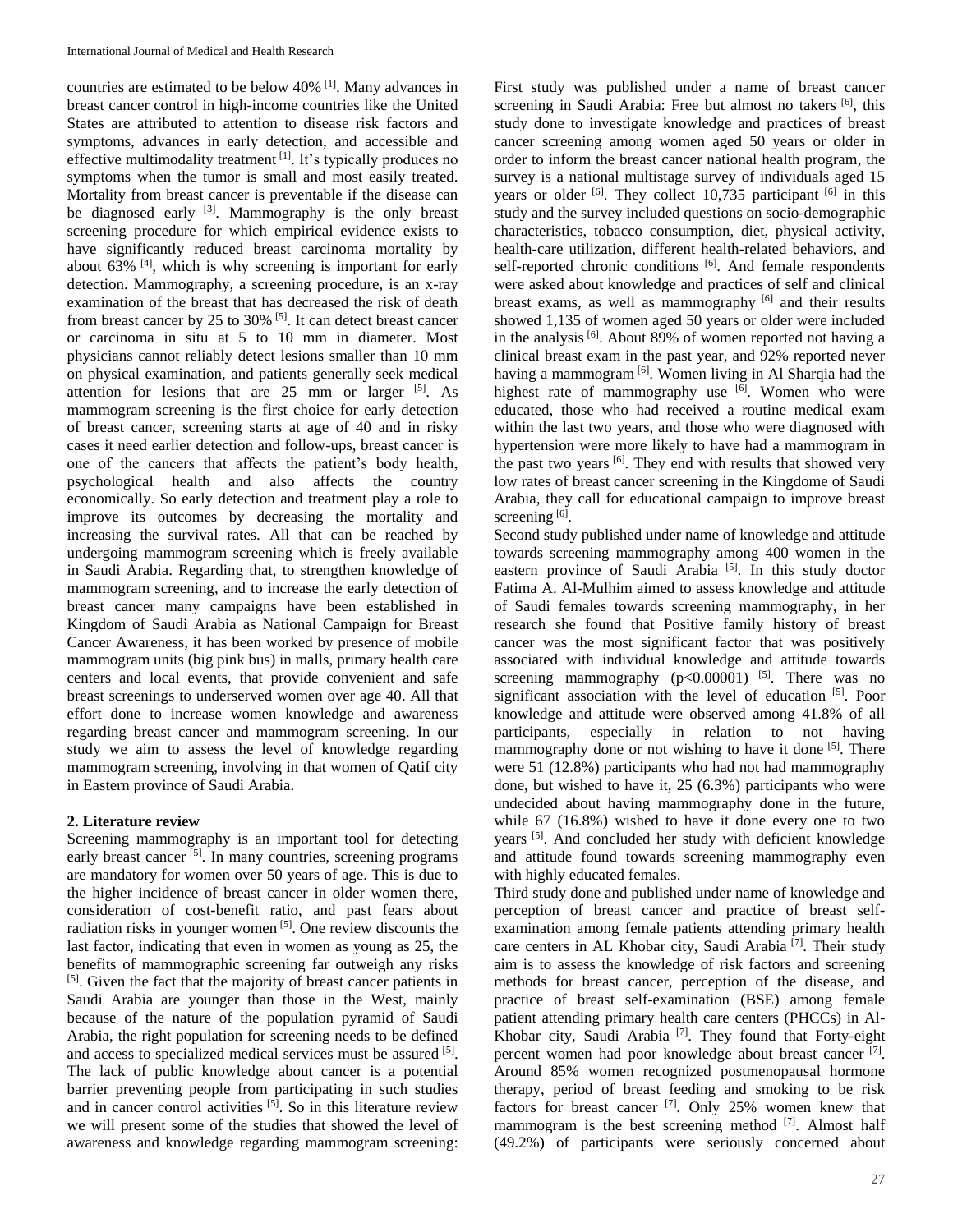getting breast cancer<sup>[7]</sup>. In the multiple regression analysis, age, education and occupation of women were significant positive predictors of level of knowledge ( $p < 0.05$ ) [7]. Television was the most important source of knowledge  $(44.1\%)$ <sup>[7]</sup>. BSE was practiced by 44.6% women<sup>[7]</sup>. Logistic regression analysis showed that practice of BSE in women was more likely with increasing age, educational level and knowledge scores as well as in homemakers and health-care workers  $(p < 0.05)^{7}$ ].

Also other study conducted in AlHassa, KSA to assess level and determinants of knowledge about risk factors and utilization of screening methods used for breast cancer early detection among adult Saudi women in Al Hassa<sup>[8]</sup>, their cross sectional study done with total of 1.315 Saudi adult females selected from ten primary health care centers [8]. Their results showed that overall level of knowledge regarding risk factors and appropriate screening was low and dependent upon educational and occupational status. Early screening is underutilized among participants due to several perceived barriers. Clinical breast examinations were employed by less than 5% and mammography by only 3% of cases [8]. A positive family history was found in 18% of cases among first and second degree relatives, and 2 % had a prior history of benign breast lesions<sup>[8]</sup>.

## **3. Methodology**

The study intends to find the level of awareness of mammogram screening among women of Qatif city in eastern province of Saudi Arabia. Study design is cross-sectional. We collected our sample by conducting a questioner via social media to collect a large number of sample and to reach our target ages.

## **Study design, sample and place**

Our study is descriptive, cross-sectional study conducted among women in Qatif city via electronic questioner within one week of December 2017. Data collection included random sample of 605 women in age's ranges between 18 to more than 50 years. We conducted an electronic questioner constructed in Arabic that was written based on target ages and their educational level, included questions about mammogram screening knowledge and sources of knowledge also asked about mammogram screening general information. From the age of screening, other risky cases and mammogram screening safety and side effects and end it with questions related to mammogram screening awareness programs that was provided across the country to increase the level of awareness of breast cancer and mammogram screening and asked about personal view regarding how importance this screening is.

# **The survey conduction**

Among social media WhatsApp app so by that it will be easy to found a large sample including the target ages.

### **Statistical techniques**

Survey results inserted into SPSS where it was analyzed to show the frequency and percentages and to find frequency of correlation between the age, educational and women knowledge about mammogram to assess the level of knowledge of our participants.

## **Ethical consideration**

The purpose of the study was explained and all sample's information collected and used after their permission, that was written at the beginning of the questioner before they start answering the questions and all ethical consideration was followed throughout the study.

### **4. Results**

This study conducted among women in Qatif city in eastern province of Saudi Arabia. In order to see the level of awareness of mammogram screening. Descriptive data analysis showed this results by using SPSS.

#### **Frequency distribution of sample age**

| таше г           |              |     |         |
|------------------|--------------|-----|---------|
| <b>Frequency</b> |              |     | Percent |
|                  | 18 to 29     | 244 | 40.3    |
|                  | 30 to 40     | 156 | 25.8    |
| Valid            | 41 to 50     | 150 | 24.8    |
|                  | more than 50 | 55  | 9.1     |
|                  | Total        | 605 | 100.0   |

**Table 1**



The figure show that nearly (40.3%) which is the majority of the sample range in ages between 18 to 29. After that, (25.8%) of the sample rang in ages between 30 to 40, (24.8%) of the sample range in ages between 41 to 50, and less percentages found in ages more than 50 years old by (9.1%).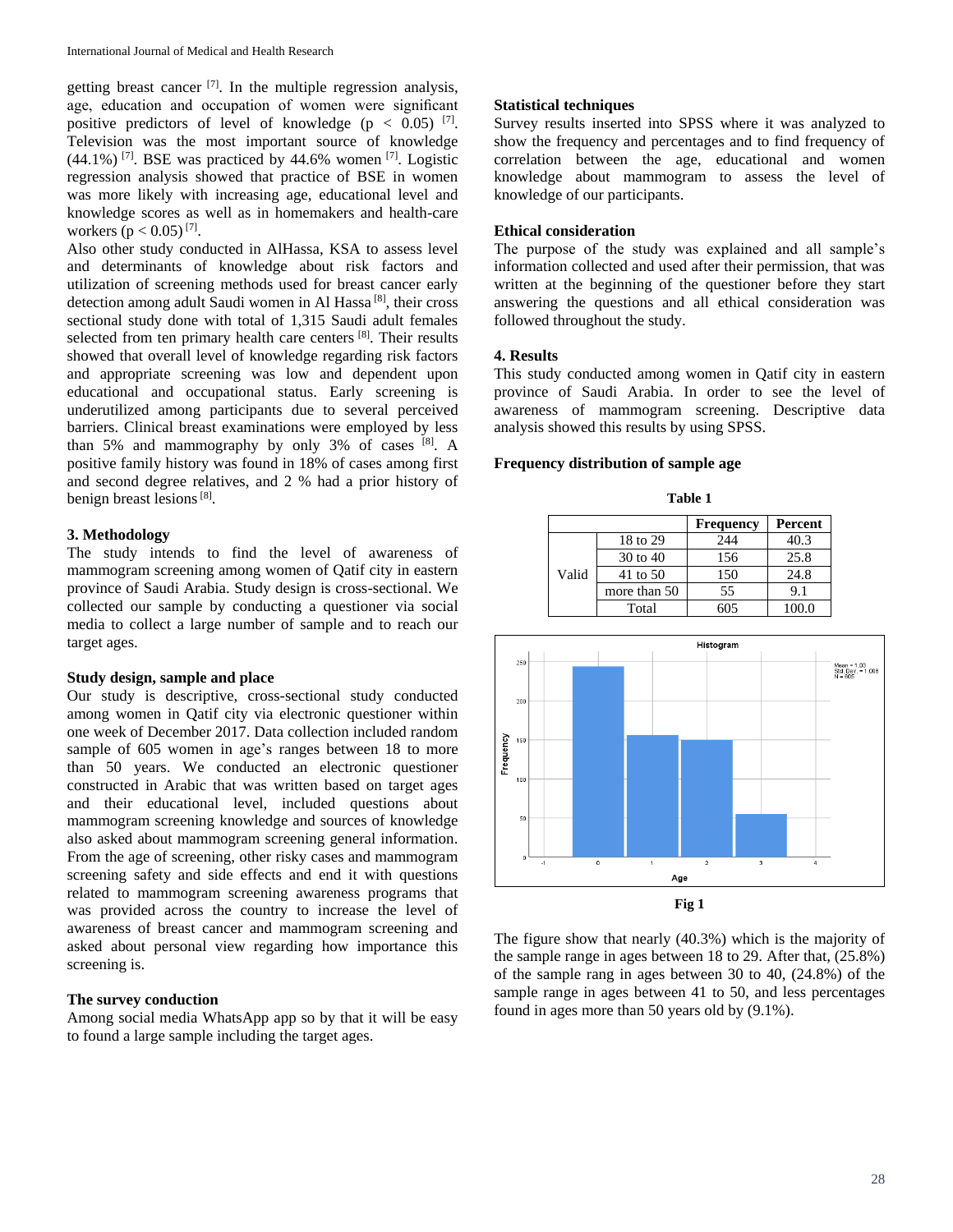and (0.5%).

#### **Frequency distribution of sample educational status**

|       |                                          | <b>Frequency</b> | Percent | <b>Valid Percent</b> | <b>Cumulative Percent</b> |
|-------|------------------------------------------|------------------|---------|----------------------|---------------------------|
|       | Not enrolled in educational institutions |                  |         |                      |                           |
|       | Elementary school                        |                  | 1.5     |                      | 2.0                       |
|       | Intermediate school                      | 30               | 5.0     | 5.0                  | 6.9                       |
| Valid | Secondary school                         | 176              | 29.1    | 29.1                 | 36.0                      |
|       | College                                  | 355              | 58.7    | 58.7                 | 94.7                      |
|       | Postgraduate study                       | 32               | 5.3     | 5.3                  | 100.0                     |
|       | Total                                    | 605              | 100.0   | 100.0                |                           |

**Table 2:** Education

It is obvious from the table that more than half of the sample had college education (58.7%), secondary school education came second to it by (29.1%). postgraduate and intermediate school education percentages close to each other (5.3%) and (5%).less percentages found in elementary school education and in women non-enrolled in education institutions by (1.5%)

## **Frequency distribution of sample heard about mammogram screening:**

| Table 3 |       |                  |         |
|---------|-------|------------------|---------|
|         |       | <b>Frequency</b> | Percent |
|         | No    | q.               | 16.0    |
| Valid   | Yes   | 508              | 84.0    |
|         | Total | 605              | 100.0   |



Total sample is 605 women. Who answered ''Yes'' is the highest percentage by (84%), and who answered ''No'' from the total is 97 women (16%).

**Crosstab to the age \* question of participants' knowledge of mammogram screening**

**Table 4**

| Age * have you heard of mammogram screening before?<br><b>Crosstabulation</b> |                           |    |       |     |  |  |
|-------------------------------------------------------------------------------|---------------------------|----|-------|-----|--|--|
| Count                                                                         |                           |    |       |     |  |  |
| Have you heard of mammogram<br>screening before?                              |                           |    | Total |     |  |  |
|                                                                               |                           | No | Yes   |     |  |  |
|                                                                               | 18 to 29                  | 64 | 180   | 244 |  |  |
|                                                                               | 30 to 40                  | 18 | 138   | 156 |  |  |
| Age                                                                           | 41 to 50                  | 12 | 138   | 150 |  |  |
|                                                                               | more than 50              | 3  | 52    | 55  |  |  |
|                                                                               | 508<br>605<br>Total<br>97 |    |       |     |  |  |



The table show that 180 from 244 women in ages from 18 to 29 know about mammogram screening, 138 from 156 women in ages from 30 to 40 know about mammogram screening, 138 from 150 women in ages from 41 to 50 know about mammogram screening and 52 from 55 women in ages of  $>50$ years now about mammogram screening.

#### 29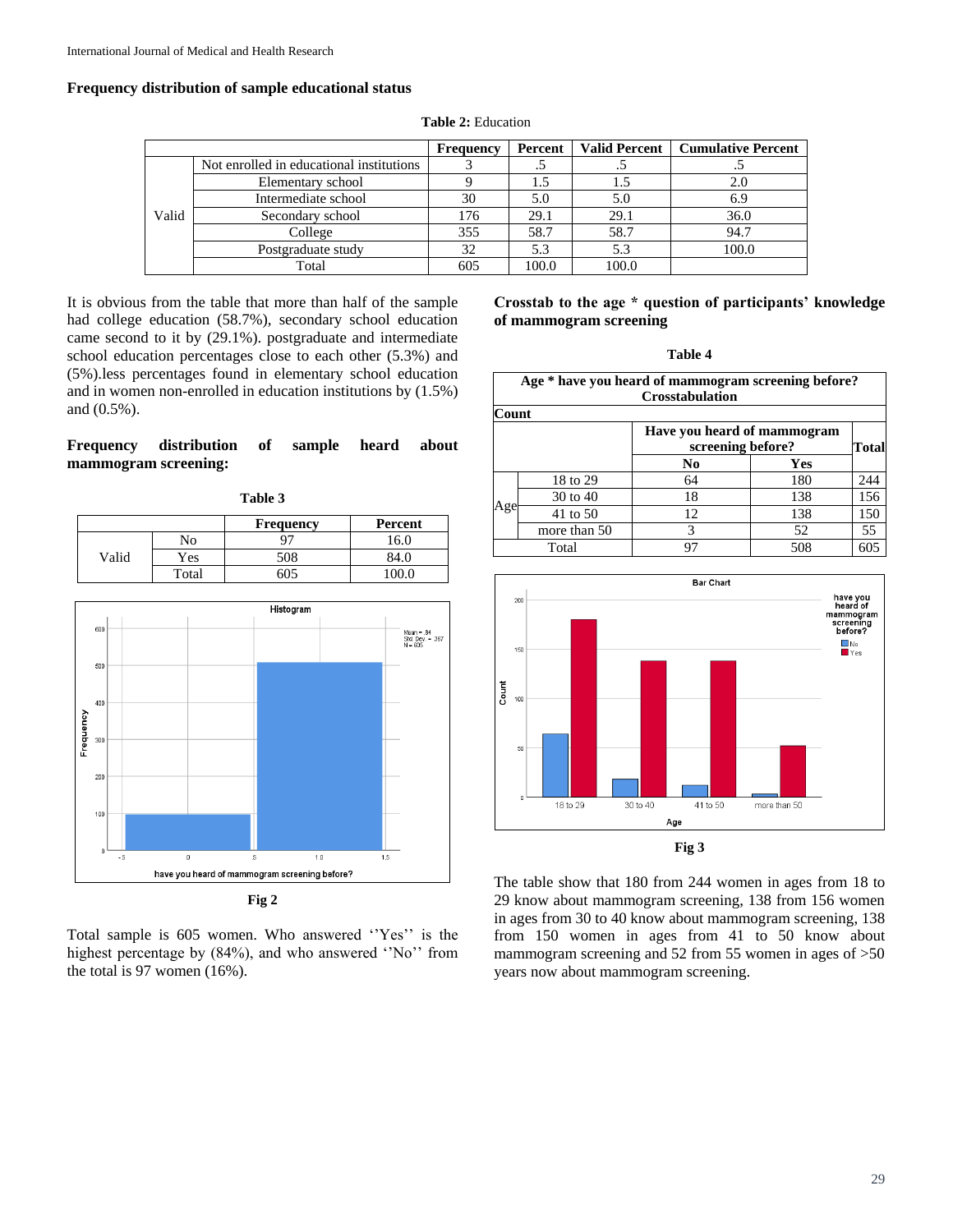**Crosstab to the education \* question of participants' knowledge of mammogram screening**





The chart show the majority of the sample level of education is college, included 355 women and 321 from them had knowledge about mammogram screening, secondary school education came second to it, total 176 women, from them 128 women had knowledge about mammogram screening, postgraduate study and intermediate school had 29 from 32 and 21 from 30 women had knowledge about mammogram screening, least numbers found in women who got elementary school education and in women who is not enrolled in educational institutions, that 6 from 9 and 3 from 3 women had knowledge about mammogram screening.

### **Frequency distribution of sample sources of knowledge**

**Table 5**

**Responses Percent N Percent of Cases** Friends/Family 119 11.3% 23.5% Hospital/PHC 189 18.0% 37.4% source of knowledge source of knowledge Having breast cancer or one of  $\begin{array}{|c|c|c|c|c|c|c|c|} \hline \text{for each of the one of} & 51 & 4.8\% & 10.1\% \hline \end{array}$ Awareness campaigns  $\begin{array}{|c|c|c|c|c|c|} \hline 287 & 27.3\% & 56.7\% \hline \end{array}$ TV/Internet 121 11.5% 23.9% Social media 162 15.4% 32.0% School/College/Institute (any  $\frac{1000}{\text{Conege/insutive (any)}}$  108 10.3% 21.3% Others 15 1.4% 3.0% Total 1052 100.0% 207.9%

This table display the sources of knowledge regarding mammogram screening among the sample, the awareness campaign had the highest percentage among other sources by (27.3%). while the hospitals and PHC (18 % ) as a source of awareness, social media, TV and Internet, friends and family and educational institutions had a close percentages (15.4%),(11.5%),(11.3% )and (10.3%).the least percentages found in women who had breast cancer or one of family member and in others by (4.8%) and (1.4%).

**Frequency distribution women's knowledge regarding the proper age to start mammogram screening**

**Table 6**

|         |              | <b>Frequency</b> | Percent |
|---------|--------------|------------------|---------|
|         | Any age      | 93               | 15.4    |
| Valid   | Below 40     | 71               | 11.7    |
|         | 40 and above | 342              | 56.5    |
|         | Total        | 506              | 83.6    |
| Missing | System       | 99               | 16.4    |
| Total   |              | 605              | 100.0   |

From 506 women, more than half the sample answered the question regarding the proper age to start mammogram screening correctly from 40 and above (56.5%). and least percentages found in the two remaining choices by (15.4%) for ''ANY AGE'' and (11.7%) for ''BLEOW 40''.

**Frequency distribution of women's knowledge regarding the present of any situations that need early mammogram screening**



**Fig 5**

From 506 women, a high percentages found in women who answered ''YES'' (72%), who answered '' I DON'T KNOW''  $(10.1\%)$  and who answered  $\degree$  NO $\degree$  (1.0%).

**Frequency distribution of women's knowledge regarding mammogram screening if it's dangerous or not**

| Table 7              |              |     |       |  |
|----------------------|--------------|-----|-------|--|
| Percent<br>Frequency |              |     |       |  |
|                      | No           | 342 | 56.5  |  |
| Valid                | Yes          | 46  | 7.6   |  |
|                      | I don't know | 118 | 19.5  |  |
|                      | Total        | 506 | 83.6  |  |
| Missing              | System       | 99  | 16.4  |  |
| Total                |              | 605 | 100.0 |  |

The table display that (56.5% of) the sample answered 'NO'', (19.5%) of the sample did not know the answer. least percentages found in women who answered ''YES''.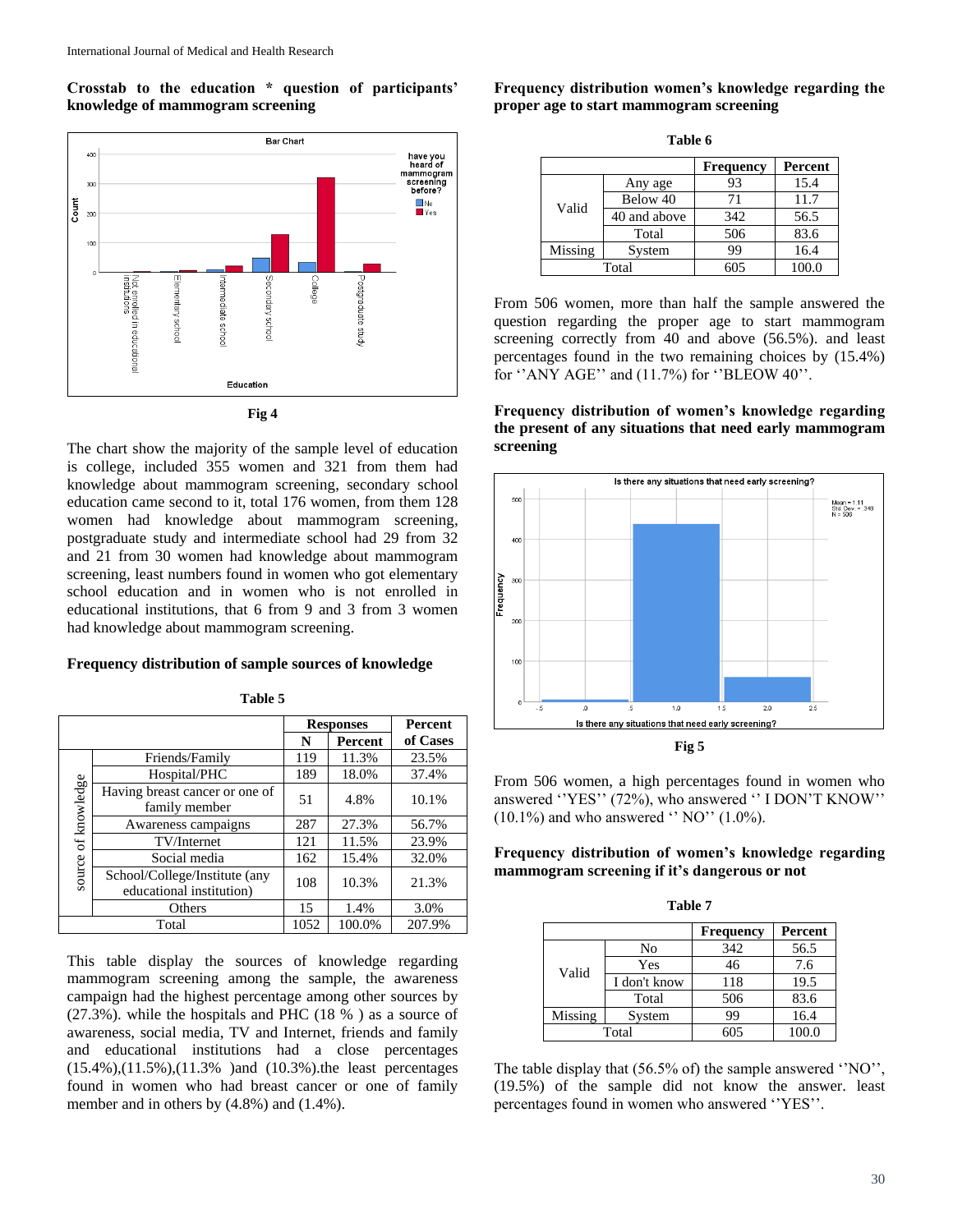

**Fig 6**

**Frequency distribution of women's knowledge regarding mammogram if it uses high amount of radiation**

| Table 8                     |              |     |       |  |
|-----------------------------|--------------|-----|-------|--|
| Percent<br><b>Frequency</b> |              |     |       |  |
| Valid                       | No           | 145 | 24.0  |  |
|                             | Yes          | 90  | 14.9  |  |
|                             | I don't know | 271 | 44.8  |  |
|                             | Total        | 506 | 83.6  |  |
| Missing                     | System       | 99  | 16.4  |  |
| Total                       |              | 605 | 100.0 |  |

From 506 women, (44%) which is the majority of them did not know the answer, (24%) answered it with ''NO'' and (14.9%) answered it with ''YES''.



**Fig 7**

**Frequency distribution of women's knowledge regarding mammogram screening if lead to cancer or cancer metastasis**

| anı<br>n |  |
|----------|--|
|----------|--|

|         |              | <b>Frequency</b> | Percent |
|---------|--------------|------------------|---------|
| Valid   | No           | 337              | 55.7    |
|         | Yes          | 18               | 3.0     |
|         | I don't know | 151              | 25.0    |
|         | Total        | 506              | 83.6    |
| Missing | System       | 99               | 16.4    |
| Total   |              | 605              | 100.0   |

Most of the sample answered 'NO'' (55.7%), (25%) did not

know the answer and least percentages found in answer ''YES''.

**Frequency distribution of women's knowledge regarding mammogram screening if it need hospitalization:**



From the chart, more than half of the sample answered ''NO'' (67.4%), least percentages found in the remaining two answers "I DON'T KNOW" and "YES" (5.1%) and (11.1%).



**Frequency distribution of women's knowledge regarding mammogram screening awareness programs in Saudi Arabia**

From 506 women, 427 answered ''YES'' (70.6%) and 79 answered '' NO'' (13.1%).



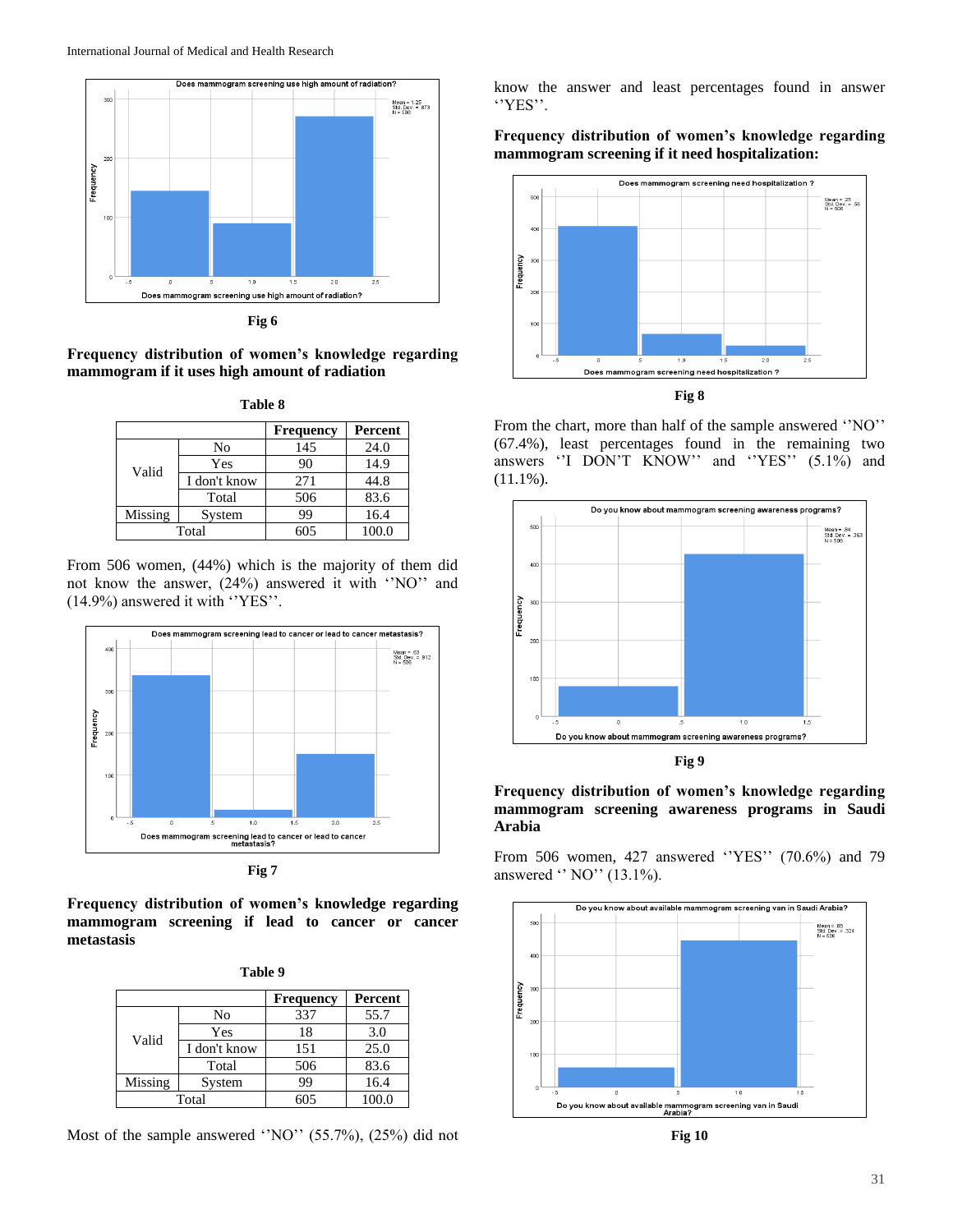**Frequency distribution of women knowledge regarding mammogram screening van in Saudi Arabia**

**Table 10**

|         |        | <b>Frequency</b> | Percent |
|---------|--------|------------------|---------|
|         | No     | 60               | 9.9     |
| Valid   | Yes    | 446              | 73.7    |
|         | Total  | 506              | 83.6    |
| Missing | System | 99               | 16.4    |
| Total   |        | 605              | 100.0   |

Table display the answers of the sample that (73.7 %) answered ''YES'' and (9.9%) answered ''NO''.

## **Frequency distribution of women's personal believe regarding mammogram screening if it is an important screening**

| Ш<br>И |  |
|--------|--|
|        |  |

|         |        | <b>Frequency</b> | Percent |
|---------|--------|------------------|---------|
|         | No     | 28               | 4.6     |
| Valid   | Yes    | 478              | 79.0    |
|         | Total  | 506              | 83.6    |
| Missing | System | 99               | 16.4    |
| Total   |        | 605              | 100.0   |



**Fig 11**

From the chart 506 women answered ''YES'' (79%) and 28 women answered ''NO'' (4.6%).

## **5. Discussion**

| Table |  |
|-------|--|
|-------|--|

| source of knowledge                                       | <b>Responses</b> |               |
|-----------------------------------------------------------|------------------|---------------|
|                                                           | N                | $\frac{0}{0}$ |
| Friends/Family                                            | 119              | 11.3%         |
| Hospital/PHC                                              | 189              | 18.0%         |
| Having breast cancer or one of family member              | 51               | 4.8%          |
| Awareness campaigns                                       | 287              | 27.3%         |
| TV/Internet                                               | 121              | 11.5%         |
| Social media                                              | 162              | 15.4%         |
| School/College/Institute (any educational<br>institution) | 108              | 10.3%         |
| Others                                                    | 15               | 1.4%          |
| Total                                                     | 1052             | 100.0%        |





Mammography, a screening procedure, is an x-ray examination of the breast that has decreased the risk of death from breast cancer by 25 to 30% <sup>[5]</sup>. It can detect breast cancer or carcinoma in situ at 5 to 10 mm in diameter [5]. Most physicians cannot reliably detect lesions smaller than 10 mm on physical examination, and patients generally seek medical attention for lesions that are  $25$  mm or larger  $[5]$ . As mammogram screening is the first choice for early detection of breast cancer, screening starts at age of 40 and in risky cases it need earlier detection and follow-ups, breast cancer is one of the cancers that affects the patient's body health, psychological health and also affects the country economically. So early detection and treatment play a role to improve its outcomes by decreasing the mortality and increasing the survival rates. All that can be reached by undergoing mammogram screening which is freely available in Saudi Arabia. In our study hypothesis is to assess the level of mammogram screening awareness including women in ages from 18 to more than 50 from Qatif city, the study found that our participant's ages was : (40.3%) in ages between 18 to 29, (25.8%) in ages between 30 to 40, (24.8%) in ages between 41 to 50 and (9.1%) in ages more than 50 years, our sample educational level was (58.7%) in women who got college education and (29.1) % in women who got secondary school education and the results showed 508 (84%) from 605 women heard about mammogram screening, while 97 (16%) never heard about it.

In correlation to the age, level of knowledge regarding mammogram screening found to be high in age group between 18 to 29 years, that 180 women from 244 had knowledge. Both age groups of 30 to 40 and 41 to 50 from 156 and 150 women, 138 had knowledge and in women more than 50 years, 52 women from 55 had knowledge. And most of these knowledges came from awareness campaigns by (27.3%). (18%) from hospitals and PHC, (4.8%) in women who have breast cancer or one of her family member, (11.5%) from TV/Internet. In a study done in AL Khobar, they found that Forty-eight percent women had poor knowledge about breast cancer. Only (25%) women knew that mammogram is the best screening method. Almost half (49.2%) of participants were seriously concerned about getting breast cancer  $[7]$  and In the multiple regression analysis, age, education and occupation of women were significant positive predictors of level of knowledge ( $p < 0.05$ )<sup>[7]</sup>. Television was the most important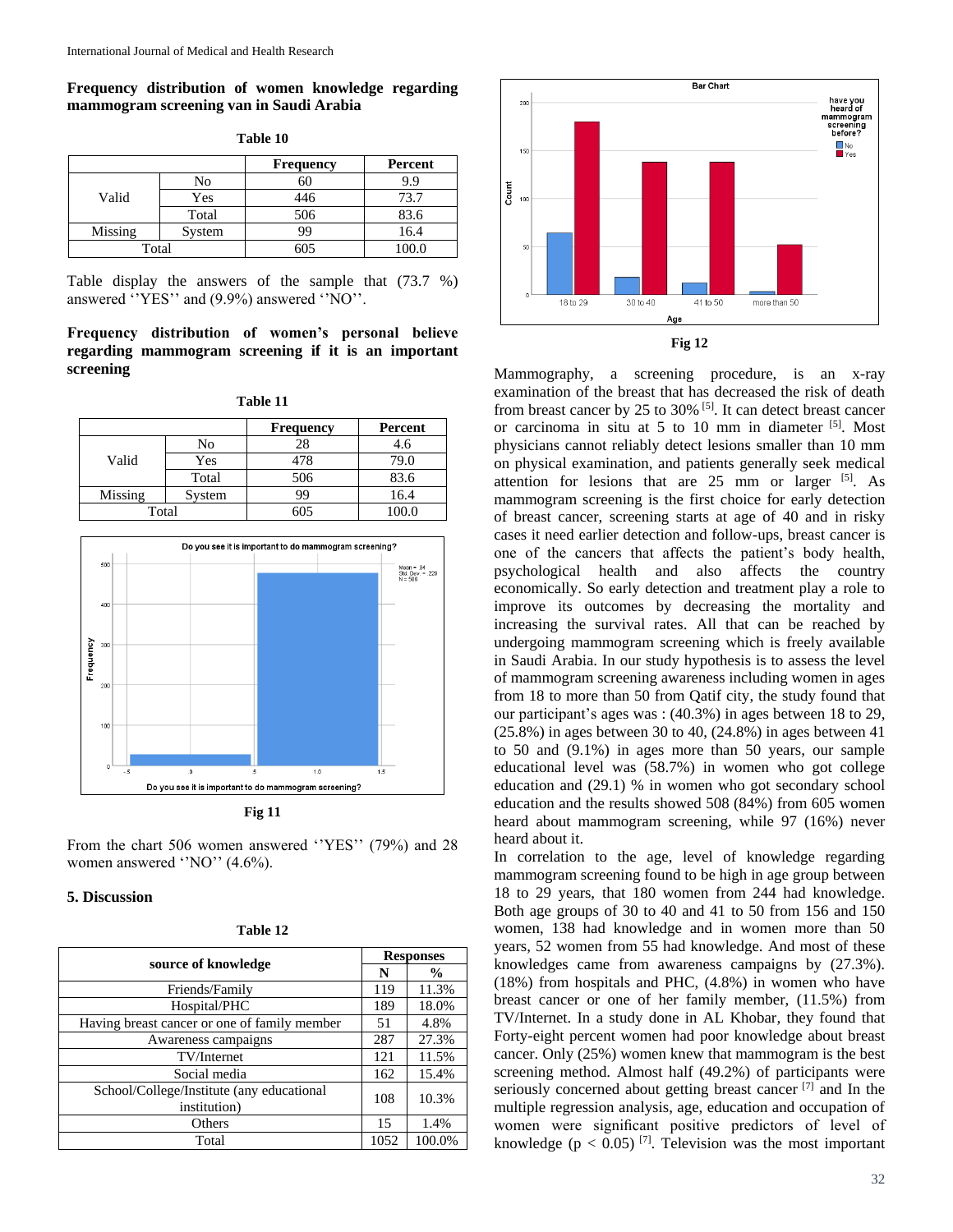source of knowledge  $(44.1\%)$ <sup>[7]</sup> in other study done in Saudi Arabia involving 400 women in the eastern province of Saudi Arabia under name of knowledge and attitude towards screening mammography among 400 women in the eastern province of Saudi Arabia<sup>[5]</sup>, it showed that positive family history of breast cancer was the most significant factor that was positively associated with individual knowledge and attitude towards screening mammography<sup>[5]</sup>. Also, other study In Al Hassa governorate, a population-based study found lower rates of mammography, 5.1% among 1,315 women aged 18-65 years old and overall level of knowledge regarding risk factors and appropriate screening was low and dependent upon educational and occupational status [6]. Also, our study found that more than half the sample answered the questions regarding the proper age to start mammogram screening correctly from 40 and above (56.5%) and also high percentage (72%) found in participant's knowledge about risky cases that need early detection and screening. In mammogram screening there are some misconceptions that women fall into it, which is about the side effects of mammogram screening so according to that, we asked about mammogram screening if it is dangerous or not, if it use a high amount of radiation and if it cause cancer or cancer metastasis. The answers showed percentages of good knowledge regarding mammogram screening if it is dangerous, (56.5%) they answered it with "No", and regarding high amount of radiation (44.8%) of the sample answered ''I don't know'', (14.9%) answered "yes" and (24%) answered "No". In the question that asked about mammogram if it cause cancer or cancer metastasis (55.7%) answered "No", (25%) answered "I don't know" and 18 women (3%) answered "yes". this misconception ideas may act as a barrier to refrain women from screening so we should apply more efforts regarding these misconceptions to be corrected. Mammography was introduced to KSA prior to 2002<sup>[6]</sup>. Specifically, a nationwide breast cancer screening center was established in Riyadh in 2007, and 1,215 were screened in the first year, although not all were 50 years or older at the time  $[6]$ . A regional mammography screening program, aimed at women 35-60 years old, was also established in 2007 in Al Qasim, and was preceded by an awareness campaign. Mammography has been available in all regions of KSA since 2005<sup>[6]</sup>. Regarding that, In our study we found that 427 (70.6%) of women know about mammogram screening program provided by our country, and (73.7%) know about the availability of mammogram screening van in Saudi Arabia.

## **6. Conclusion**

Our study aim is to find the level of knowledge regarding mammogram screening among women of Qatif city in eastern province, Saudi Arabia. The study showed that (40.3%) which is the majority of the sample range in ages between 18 to 29, more than half of the sample had college education (58.7%), secondary school education came second to it by (29.1%). Regarding knowledge about mammogram screening from 605 women (84%) had knowledge and in correlation to the age and level of knowledge about mammogram screening, it found to be high in age group between 18 to 29 years, it showed 180 women from 244 had knowledge. Both age groups of 30 to 40 and 41 to 50 from 156 and 150 women, equally 138 women had knowledge and in women more than 50 years, 52 women from 55 had knowledge. In correlation between educational level and knowledge about mammogram screening, it found to be high in women who undergo college education, 355 women as a total and 321 women from them had knowledge about mammogram screening, from secondary school education 128 women from 176 had knowledge about mammogram screening, postgraduate study and intermediate school had 29 from 32 and 21 from 30 women had knowledge about mammogram screening, least numbers found in women who got elementary school education and in women who is not enrolled in educational institutions, that 6 from 9 and 3 from 3 women had knowledge about mammogram screening. The sources of knowledge regarding mammogram screening showed awareness campaign had the highest percentage among other sources by (27.3%). While the hospitals and PHC (18%) as a source of awareness, social media, TV and Internet, friends and family and educational institutions had a close percentages (15.4%), (11.5%), (11.3% ) and (10.3%). The least percentages found in women who had breast cancer or one of family member and in others by (4.8%) and (1.4%) (56.5%) more than half of the sample had knowledge about the proper age to start screening. (72%) had knowledge about risky cases that need early detection and screening. Regarding mammogram misconception ideas, (7.6%) had misconception idea about mammogram screening hazards. (3%) had misconception idea about mammogram that it leads to cancer or cancer metastasis and (14.9%) had misconception idea about mammogram screening that use a high amount of radiation. More than half of the sample (67.4%) know that hospitalization is not needed to undergo mammogram screening. In our study we found that 427 (70.6%) of women had knowledge about mammogram screening programs provided by our country, and (73.7%) had knowledge about the availability of mammogram screening van in Saudi Arabia. At the end (79%) women believe that mammogram screening is an important screening, while (4.6%) believe that mammogram screening is not important. Our study showed good level of knowledge regarding mammogram screening among women of Qatif city, Saudi Arabia, that differ among ages, and educational level. Also, there are some misconception ideas that still need to be corrected about the safety, hazard and side effects. our research showed that awareness campaign, hospitals/PHC and social media and other sources play a role in awareness of Qatif city, specially awareness campaign (27.3%) that was provided and established to educate, guide and to improve people knowledge about breast cancer and mammogram screening, by increasing their knowledge, early detection and treatment will reduce the mortality and increase the survival rates.

One of the limitations of this study included the fact that it has a diversity in percentage of the age of the sample, that the females 50's and older was 9.1% which is very small, while 40% for female (18-29) years old. Moreover, we conducted our survey to collect the data that help to assess the participants' knowledge and awareness regarding mammogram screening and to get the target aim of the study.

As a recommendation we recommend researchers who research in this topic and field to collect a large sample, that include different age groups and both genders, and to find